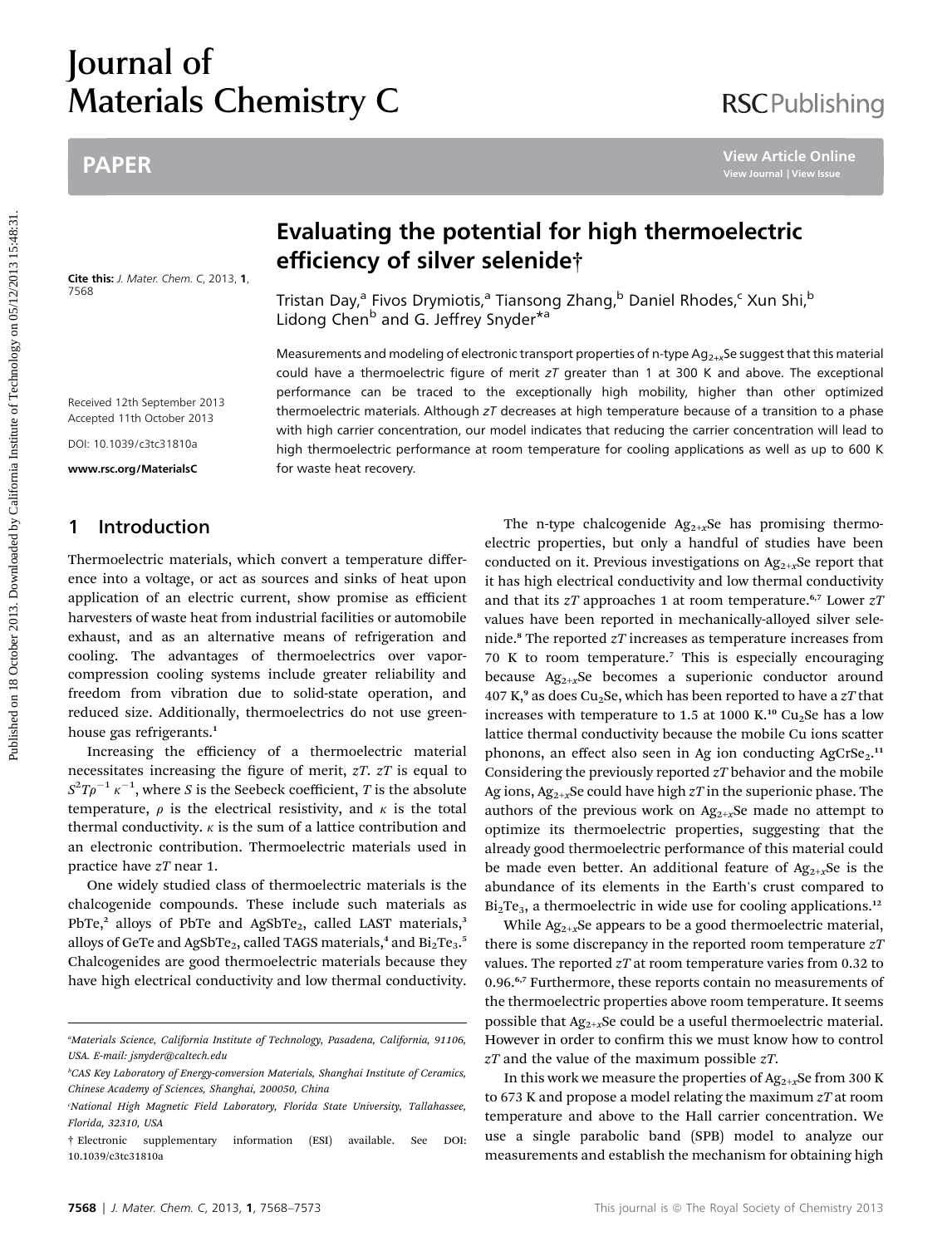$zT$ . We show that if the Hall carrier concentration were carefully controlled to  $1-2 \times 10^{18}$  cm<sup>-3</sup> (significantly lower than usually achieved), a zT of 1 at 300 K and above could be possible.

### 2 Results and discussion

A variety of compositions of  $Ag_{2+x}$ Se were prepared from ingots created by direct fusion of the elements and by hot-pressing  $Ag_{2+x}$ Se powders. The details of our synthesis are in the Experimental section.

It is well known that carrier concentration controls thermoelectric properties. Therefore, we begin our discussion of the results with the Hall carrier concentration as a function of temperature, shown in Fig. 1(a). The curves are differentiated by their room temperature Hall carrier concentrations. The Hall carrier concentration rises then jumps to  $3-5 \times 10^{19}$  cm<sup>-3</sup> at the superionic phase transition temperature, measured by

differential scanning calorimetry to be 407 K. Above the phase transition, the samples labeled  $n_H = 5.56E18$ and  $n_H = 4.97E18$ (Fig. 1(a), blue and black squares, respectively) exhibit the beginning of an increase in the Hall carrier concentration around 600 K; the concurrent decrease in the Seebeck coefficient of these samples at that temperature suggests that the additional carriers are holes. Fang et al., using LDA, found a pseudo-gap structure in stoichiometric  $Ag_2Se^{13}$  Improved exchange-correlation potentials will most likely open up a gap, which could then explain the observed transport properties.

The Hall carrier concentration as a function of the nominal Ag excess is given in Table 1. However, it is difficult to establish a correlation between the Ag content and the Hall carrier concentration because the actual average Ag content in the matrix phase may differ from the nominal due to the presence of small amounts of impurity phases, e.g. Ag in the grain boundaries. This could be exacerbated due to Ag ion movement



Fig. 1 Transport properties of Ag<sub>2+x</sub>Se. Circles represent hot-pressed samples, squares represent samples cut from ingots, and triangles are from Aliev.<sup>7</sup> The legends for all figures are shown in (b) and (d). Samples are identified by their room temperature  $n_H$  values in units of cm<sup>-3</sup>. Only heating curves are shown. Cooling curves can be found in Fig S3 and S4.†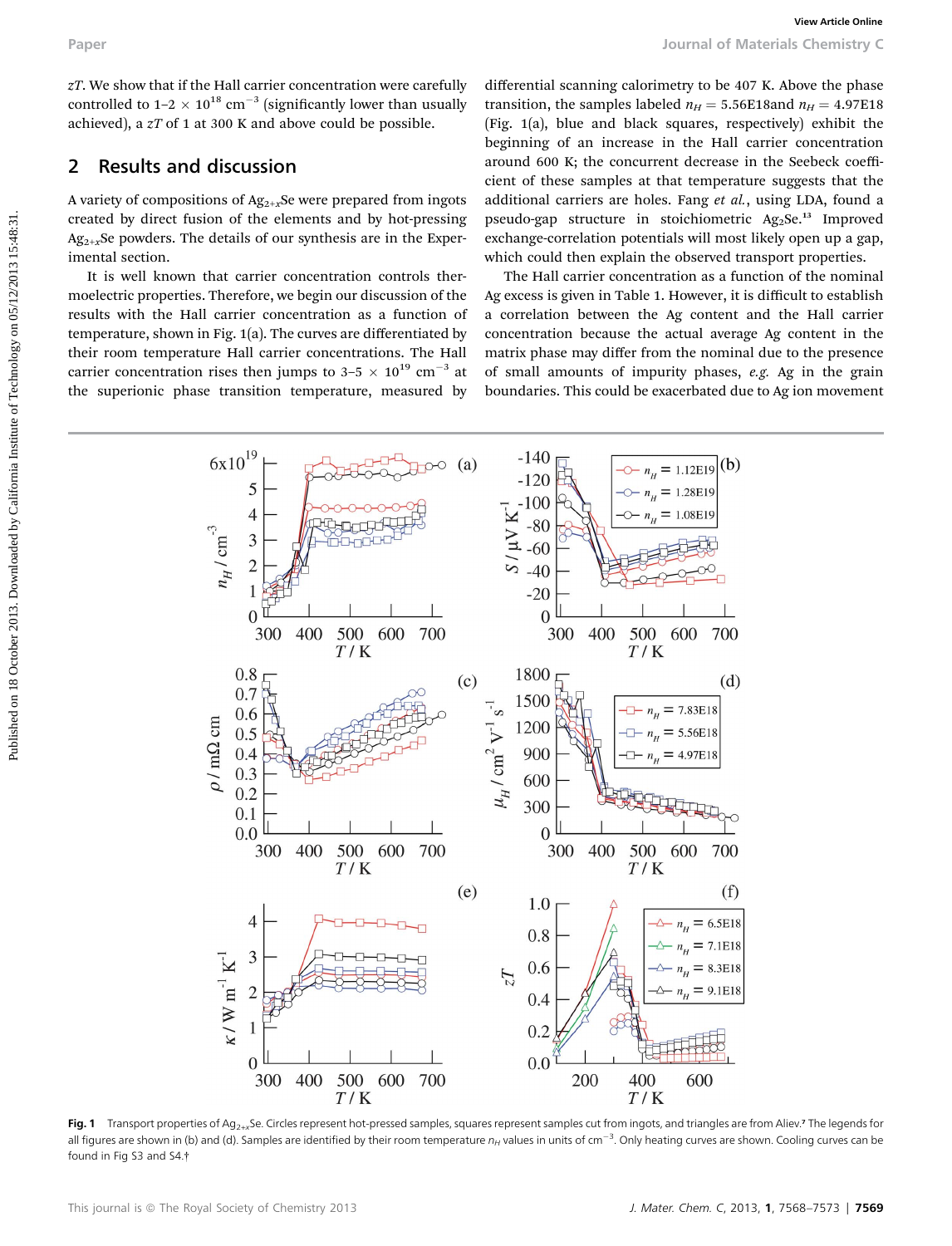| Nominal<br>composition | Hot-pressed/<br>$10^{18}$ cm <sup>-3</sup> | Ingot/<br>$10^{18}$ cm <sup>-3</sup> |
|------------------------|--------------------------------------------|--------------------------------------|
| $Ag_2Se$               | 11.2                                       | 7.83                                 |
| $Ag_{2.0006}Se$        | 12.8                                       | 5.56                                 |
| $Ag_{2.0027}Se$        | 10.8                                       | 4.97                                 |

during ingot consolidation and hot-pressing. These results present two challenges. First, it is difficult to establish a correlation between the carrier concentration and the Ag content. Second, hot-pressing seems to increase the carrier concentration. Since it is the Hall carrier concentration that controls the thermoelectric performance, it would be best to determine the doping mechanism; however this is beyond the scope of this work.

Assuming it were possible to control the carrier concentration in Ag<sub>2+x</sub>Se, we can estimate the maximum possible  $zT$  at any temperature after we estimate the electron effective mass  $m^*$ , the mobility parameter  $\mu_0$ , and the lattice thermal conductivity  $\kappa_l$ . We will estimate these parameters at 300 K, the temperature at which the highest  $zT$  in this material has been reported. Because the Hall carrier concentration behavior differs so dramatically above and below the phase transition, we will model the transport properties in each region separately. In our analysis, we use the single parabolic band (SPB) model as a first approximation for the conduction band as is commonly done to derive the density of states effective mass  $m^*$ . This formulation ignores the valence band as if it were completely filled and assumes that holes do not contribute to conduction. The exact formulas used are derived for when the electron mobility is limited by acoustic phonon scattering, which will be discussed later. The mathematical details of this model are given in the ESI.† Four and of Materials Chemistry C<br> **These** the constrained by California Theorem and The California Institute of Technology on The Constrained By California Institute of Technology on the Constrained by Temperature of Tec

The trend of the Seebeck coefficient with temperature, shown in Fig. 1(b), can be explained by the behavior of the Hall carrier concentrations of the samples. The Seebeck coefficient drops from  $-70$  to  $-140 \mu$ V K<sup>-1</sup> at 300 K to  $-30$  to  $-50 \mu$ V K<sup>-1</sup> at 407 K for all samples regardless of starting composition and processing method. The Hall carrier concentration is a dramatically increasing function of temperature in this region, which can explain the decrease in the Seebeck coefficient. Above the phase transition, where the Hall carrier concentration is relatively constant, the Seebeck coefficient increases with temperature, as expected for materials that can be approximated by a single parabolic band.<sup>14</sup> The Seebeck coefficients of the samples labeled  $n_H = 5.56E18$  and  $n_H = 4.97E18$  (Fig. 1(b), blue and black squares) stop increasing around 650 K, concurrent with an observed increase in Hall carrier concentration, which is likely due to the thermal excitation of minority carriers.

We used the  $n_H$  and S data (Fig. 2(a)) to estimate the electron effective mass  $m^*$ . The plot includes data from other studies in order to get a more representative value of  $m^*$ .<sup>6,7</sup> While hysteresis between heating and cooling curves (Fig. S3 and S4†), sample inhomogeneity, and measurement instability add uncertainty to our estimate of  $m^*$ , the obvious trend seen in Fig. 2(a) yields an  $m^*$  of 0.2  $m_e$  below the phase transition and 0.3  $m_e$  above the phase transition. These values are comparable to those calculated by Fang,  $et$   $al.^{13}$ 

The changing Hall carrier concentration can also explain the trend of the resistivity with temperature, shown in Fig. 1(c). The resistivity drops from 0.4–0.7 m $\Omega$  cm at 300 K to ~0.3 m $\Omega$  cm at 407 K. The resistivities of two samples (Fig. 1(c), blue and black squares) roll off to a constant value around 600 K in agreement with the increasing Hall carrier concentration. In the other samples above the phase transition, the resistivity increases with temperature typical of heavily doped semiconductors, due to a decrease in Hall mobility, shown in Fig. 1(d).

A Hall mobility limited by acoustic phonon scattering will follow a  $T^{-p}$  power law, with the value of p greater than 0.5.<sup>15</sup> The absolute values of the slopes of the curves in Fig. S5† are all greater than 0.5, indicating that acoustic phonons are the dominant scatterers of electrons. There is also a drop in Hall mobility across the superionic transition. This could be because in superionic  $Ag_{2+x}Se$ , the Ag ions move freely and tend to scatter electrons more efficiently than a static lattice.

We estimated the mobility parameter  $\mu_0$  from the Hall mobility and Hall carrier concentration data. The mobility Pisarenko plot is shown in Fig. 2(b). We estimate a  $\mu_0$  of 2800  $\text{cm}^2$  V<sup>-1</sup> s<sup>-1</sup> below the phase transition and 1800 cm<sup>2</sup> V<sup>-1</sup> s<sup>-1</sup> above the phase transition. The Hall mobilities from Aliev<sup>7</sup> (as high as 6100 cm<sup>2</sup> V<sup>-1</sup> s<sup>-1</sup>) and Ferhat<sup>e</sup> (as high as 11 610 cm<sup>2</sup> V<sup>-1</sup> s<sup>-1</sup>) are not shown in Fig. 2(b) because they are much greater than the values in this study; we were not able to reproduce these high mobility values despite synthesizing and measuring a large number of samples of  $Ag_{2+x}Se$ .

The predicted mobility at room temperature and the optimum carrier concentration is much greater than that for other n-type thermoelectric materials. At the optimum carrier concentration of 1.6  $\times$  10<sup>18</sup> cm<sup>-3</sup>, we predict that Ag<sub>2+x</sub>Se will have a Hall mobility of 2200  $\text{cm}^2$  V<sup>-1</sup> s<sup>-1</sup> at 300 K. At their respective optimum carrier concentrations, I-doped PbTe has a Hall mobility of 1100  $\text{cm}^2$  V<sup>-1</sup> s<sup>-1</sup>,<sup>16</sup> Te-doped Bi<sub>2</sub>Te<sub>3</sub>, 212 cm<sup>2</sup> V<sup>-1</sup> s<sup>-1</sup>,<sup>5</sup> La<sub>3-x</sub>Te<sub>4</sub>, 4 cm<sup>2</sup> V<sup>-1</sup> s<sup>-1</sup>,<sup>17</sup> and n-type CoSb<sub>3</sub> has a mobility of 41.2  $\text{cm}^2 \, \text{V}^{-1} \, \text{s}^{-1}$ .<sup>18</sup> The large value of the Hall mobility in  $Ag_{2+x}$ Se is due to the low effective mass and is the cause of the low optimal carrier concentration. As  $\mu_0$  increases, the  $\beta$  parameter increases, which in turn reduces the optimal carrier concentration.<sup>16</sup>

The total thermal conductivity  $\kappa$  (shown in Fig. 1(e)) is typically considered as containing a lattice contribution  $\kappa_l$  and an electronic portion  $\kappa_e$ . The electronic portion is equal to  $LT/\rho$ , where L is the Lorenz number (computed from Eqn.  $S(11)$ †), T is absolute temperature, and  $\rho$  is the resistivity. For Ag<sub>2+x</sub>Se, the electronic portion of the thermal conductivity constitutes 70% to 80% of the total thermal conductivity between 300 K and 400 K, as computed from the resistivity values in that region and the estimated Lorenz number, discussed below; hence, the electronic portion dominates the total thermal conductivity in that temperature region.  $\kappa$  increases from  $\sim$ 1.5 W m<sup>-1</sup> K<sup>-1</sup> at 300 K to 2–4 W  $m^{-1}$  K<sup>-1</sup> above the phase transition. Consequently, the increase in  $\kappa$  is driven by the decrease in the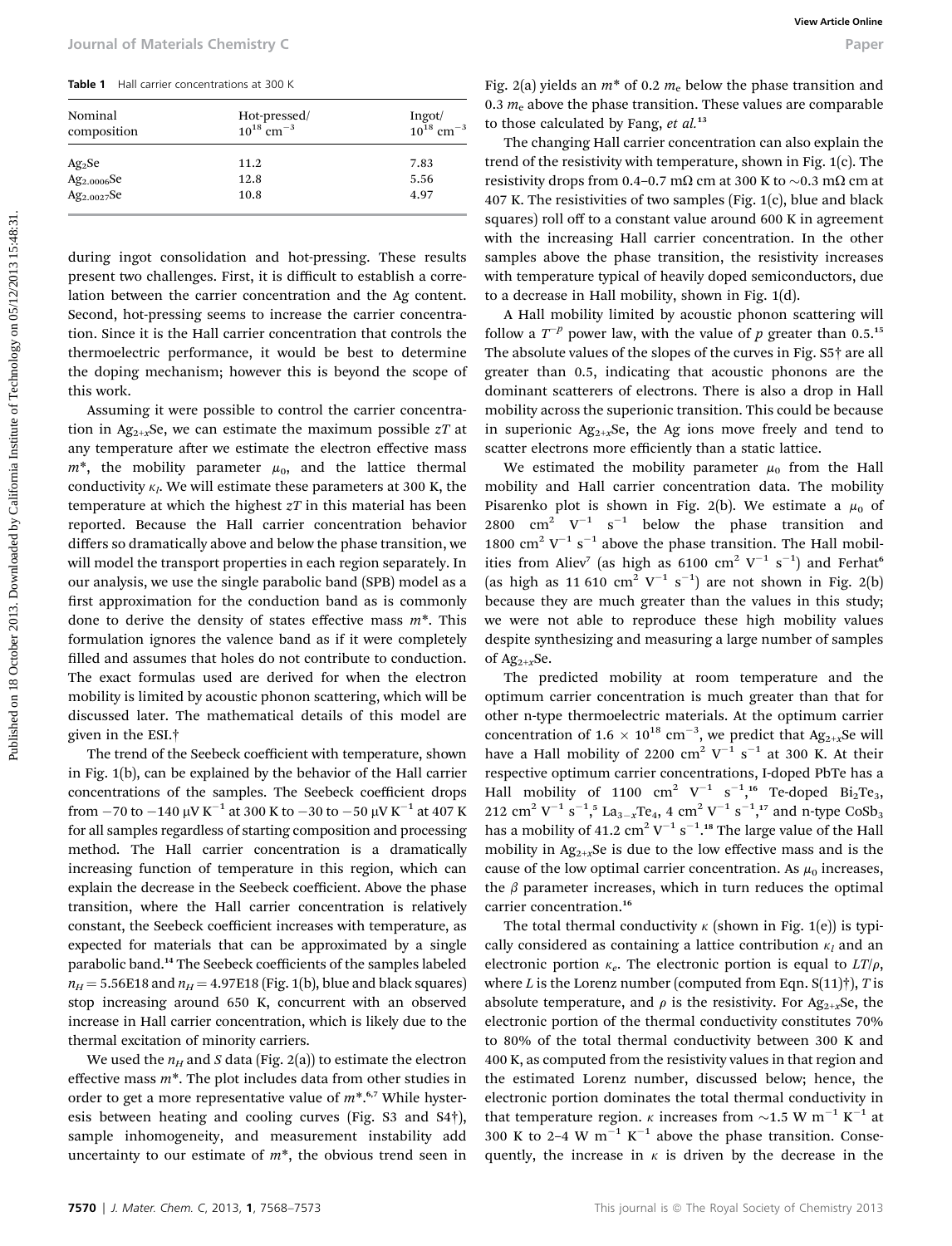Paper Journal of Materials Chemistry C



**Fig. 2** Estimation of  $m$ \*,  $\mu_0$ ,  $\kappa_l$ , and zT as a function of  $n_{\sf H}$  at 300 K. Symbols have the same meaning as in Fig. 1. The Hall mobility values from Ferhat<sup>e</sup> and Aliev<sup>7</sup> were not included in (b) because they are much greater than those obtained in this study. The red bands are predicted curves with the following parameters: (a) upper bound:  $m^* = 0.3$   $m_{\rm e}$ , lower bound:  $m^* = 0.2$   $m_{\rm e}$ , (b) upper bound:  $\mu_0 = 2800$  cm<sup>2</sup>  $\rm V^{-1}$  s<sup>-1</sup>, lower bound:  $\mu_0 = 1800$  cm<sup>2</sup>  $\rm V^{-1}$  s<sup>-1</sup>, (c)  $\kappa_l = 0.5$  W m<sup>-1</sup> K<sup>-1</sup>  $\pm$ 20%, (d) upper bound: zT computed with parameters for T above phase transition and  $k_l = 0.4$ , lower bound: zT computed with parameters for T below phase transition and  $k_l = 0.6$ .

resistivity, since  $\kappa_l$  should decrease with temperature. Above the phase transition,  $\kappa$  decreases slightly with temperature. This is driven by the increase in resistivity in this region.

The lattice thermal conductivity  $\kappa_l$  was estimated from samples with the smallest electronic contribution to be 0.5 W  $\text{m}^{-1}$  K<sup>-1</sup>  $\pm$ 20% from the total thermal conductivity data, the resistivity data, and the Lorenz number as determined by the SPB model. The calculated Lorenz numbers are all within 10% of 1.8  $\times$  10<sup>-8</sup> V<sup>2</sup> K<sup>-2</sup>. The calculated lattice thermal conductivities are shown in Fig. 2(c), along with those calculated from previous reports.<sup>6,7</sup>

After estimating the values of  $m^*$ ,  $\mu_0$ , and  $\kappa_l$ , we proceeded to estimate zT as a function of  $n_H$  at 300 K. Our prediction is shown in Fig. 2(d). The model predicts a  $zT$  of 1.1 at a Hall carrier concentration of 1.6  $\times$  10<sup>18</sup> cm<sup>-3</sup>; the predicted zT decreases rapidly above that concentration. The  $zT$  values observed in this study (Fig. 1(f)) vary between 0.2 and 0.7 at 300 K and do not exceed 0.2 above 407 K because their Hall carrier concentrations are close to or greater than  $10^{19}$  cm<sup>-3</sup>, respectively.

Our model suggests that if the Hall carrier concentration were 1.6  $\times$  10<sup>18</sup> cm<sup>-3</sup> above the phase transition, zT would reach approximately 1.2 at 420 K and 1.3 at 600 K. However, we assumed only a single conduction band, while the increase in Hall carrier concentration in some samples at 600 K (Fig. 1(a)) suggests the presence of minority carriers in the valence band at high temperatures. Therefore we predict a broad  $zT$  peak near and above 1 between 420 K and 600 K, followed by a decrease in zT at higher temperatures.

The low carrier concentration in  $Ag_{2+x}Se$  makes it challenging to achieve the optimum carrier concentration. Thermoelectric materials typically have optimum carrier concentrations in the middle  $10^{19}$  cm<sup>-3</sup> to the high  $10^{20}$  cm<sup>-3</sup> range. For example, I-doped PbTe exhibits a maximum  $zT$  at  $2.9 \times 10^{19}$  cm<sup>-3</sup>,<sup>16</sup> and Te-doped Bi<sub>2</sub>Te<sub>3</sub> has a maximum zT at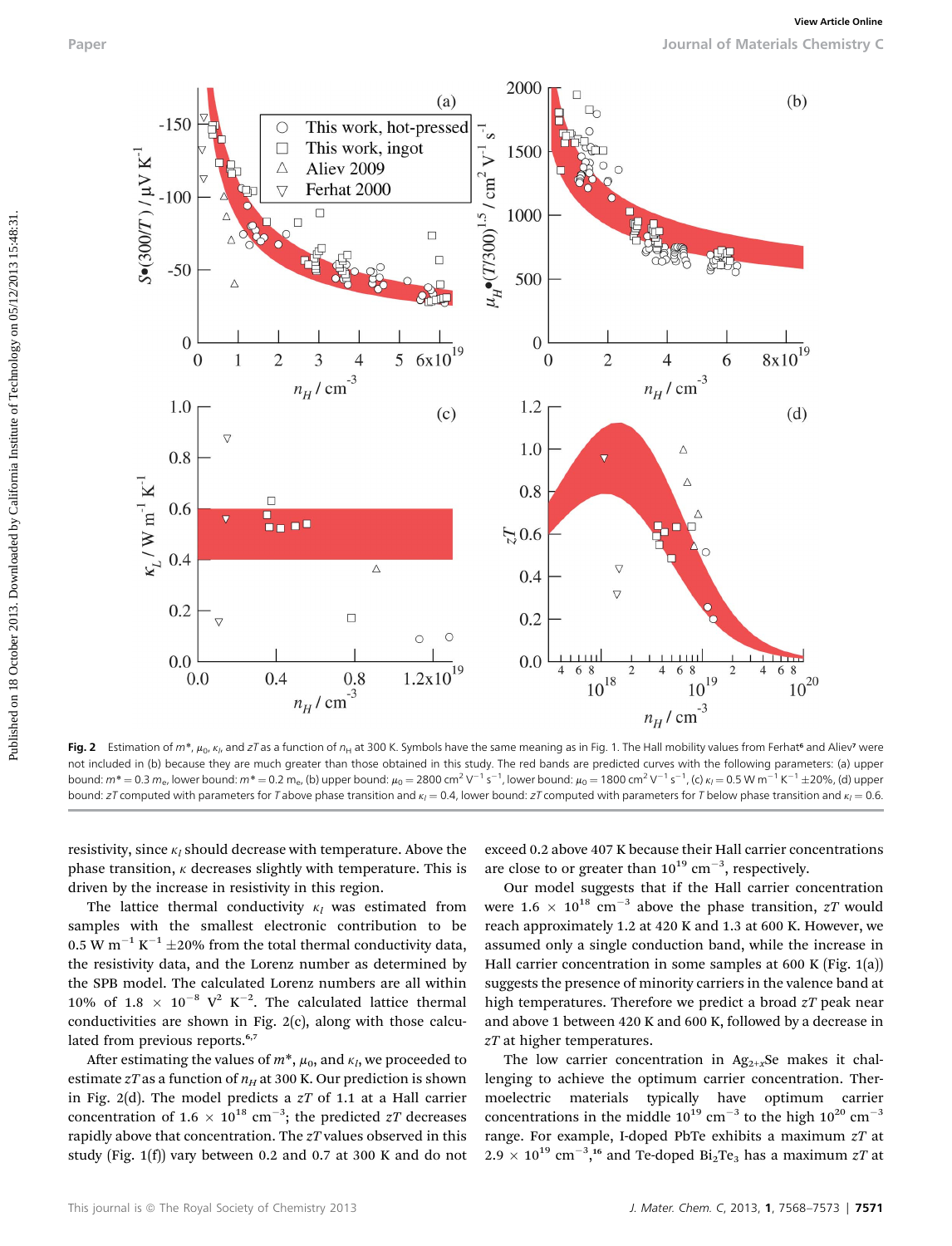$2.3 \times 10^{19} \text{ cm}^{-3}$ .<sup>19</sup> N-type CoSb<sub>3</sub> has an optimum carrier concentration of 1.4  $\times$  10<sup>20</sup> cm<sup>-3</sup> <sup>18</sup> and La<sub>3-x</sub>Te<sub>4</sub> has an optimum carrier concentration of  $9 \times 10^{20}$  cm<sup>-3</sup>.<sup>17</sup> These carrier concentrations are within the range that can be easily controlled by doping. If a composition of silver, selenium, and a third element with a Hall carrier concentration near the predicted optimum could be found, as in the bismuth antimony telluride solid solutions,<sup>20</sup> it may be possible to achieve a  $zT$ greater than 1.

#### 3 Conclusions

We have measured the Hall carrier concentration, Seebeck coefficient, resistivity, and thermal conductivity of  $Ag_{2+x}Se$  from 300 K to 673 K, a temperature range never before explored for this material. Additionally, we have successfully used a single parabolic band model to explain the trends in the transport properties with temperature and Hall carrier concentration, and to calculate the effective mass, mobility parameter, and lattice thermal conductivity. Our model suggests that the  $zT$  of this material is determined by the Hall carrier concentration and that a  $zT$  greater than 1 from 300 K to 600 K can be achieved if the Hall carrier concentration can be reduced to 1.6  $\times$  $10^{18}$  cm<sup>-3</sup>. Hence, we have successfully explained the variation in the previously reported values of the thermoelectric efficiency of this material and have provided a mechanism for optimizing its thermoelectric performance. Pour al of Materials Chemistry Cooks, has an optimize onder diffusivity ones measured with a New Top Research to Cook has an optimize on the state of the powerformial operator of View of California Chemistron (View Article

#### 4 Experimental

#### Materials synthesis and processing

Compositions of  $Ag_{2+x}$ Se with x equal to 0, 0.0006, and 0.0027 were synthesized. Polycrystalline ingots were prepared by melting Ag (shot, 99.9999% pure, Alfa Aesar, Puratronic) and Se (shot, 99.999% pure, Alfa Aesar, Puratronic) in the desired mass ratios inside fused quartz ampoules evacuated to less than  $6 \times 10^{-5}$  torr. The elements were slowly brought to 1273 K, held at that temperature for 12 hours, cooled to 973 K over three hours, annealed at 973 K for three days, then quenched in water. Disk-shaped samples were cut from the ingots.

The remaining materials were cut into  $~6$  mm pieces and ball-milled to form powders. The powders were hot-pressed at 973 K and 40 MPa for four hours under flowing argon, then held in the hot press at 673 K and ambient pressure for two hours to relieve any internal stresses.<sup>21</sup> The geometric densities of all samples were greater than 95% of their theoretical values.

#### Materials characterization

Cu K-alpha X-ray diffractometry (PANalytical XPert Pro and Rigaku MiniFlex) confirmed the hot-pressed samples have the same crystal structure (JCPDS 24-1041) as the previously studied Ag<sub>2</sub>Se (Fig.  $S8\dagger$ ).

#### Thermoelectric properties measurements

The thermoelectric properties of the samples were measured with custom-built and commercial apparatus. The thermal

diffusivity  $\alpha$  was measured with a Netzsch LFA 457 laser flash analysis unit. The total thermal conductivity was calculated from  $\kappa = \alpha dC_p$ , where d is the geometric density and  $C_p$  is the heat capacity.  $S$  was measured with a custom-built device<sup>22</sup> and with an ULVAC ZEM-2. The resistivity  $\rho$ , the Hall carrier concentration  $n_H$ , and the Hall mobility  $\mu_H$  were measured with a custom-built system using van der Pauw geometry and a 2 T magnetic field.  $C_p$  was measured on a Netzsch 200F3 differential scanning calorimeter from 214 K to 530 K.  $C_p$  values above 530 K were extrapolated from the available data.

It should be noted that the measurement of the Seebeck coefficient is sensitive to the manner in which the sample temperature was varied during the measurement. The Seebeck coefficient was measured by oscillating the temperatures of the top and bottom of the sample about a constant average temperature and recording the voltage across the sample as a function of the temperature difference. It was found that it is necessary to use two full oscillations about each average temperature in order to obtain Seebeck coefficients that follow the same path upon raising and lowering the average temperature. Details are given in the ESI and in Fig. S6 and S7.†

#### Analysis

The effective mass  $m^*$  was estimated by fitting Eqns. S(1) and S(6)<sup>†</sup> to Hall carrier concentration and Seebeck data with  $m^*$  as a fitting parameter. The mobility parameter  $\mu_0$  was estimated by fitting Eqns.  $S(1)$  and  $S(8)$ <sup>†</sup> to Hall carrier concentration and Hall mobility data with  $\mu_0$  as a fitting parameter. These parameters were estimated separately for data taken above and below 407 K, i.e. for Hall carrier concentrations above and below  $3 \times 10^{19}$  cm<sup>-3</sup>; we assume that the parameters we estimated represent the possible ranges (shown in Fig. 2(a) and (b)) of effective mass and mobility parameter in the material.  $m^*$  and  $\mu_0$  are usually estimated at each of a set of temperatures. We used an alternative technique to use the data at all temperatures to estimate  $m^*$  and  $\mu_0$  at a single temperature. In the single parabolic band (SPB) model, the Seebeck coefficient  $S$  is proportional to temperature  $T<sup>14</sup>$  To estimate  $m^*$  at 300 K, we plotted  $S(T) \times 300$  K/T versus  $n_H(T)$ , where  $S(T)$  is the Seebeck data and the ratio 300 K/T converts each Seebeck datum to the value it would have at 300 K with the same  $n_H$ . The Hall mobility is proportional to  $T^{-1.5}$  in the SPB model, so we plotted  $\mu_H(T) \times$  $(T/300 \text{ K})^{1.5}$  versus  $n_H(T)$  to obtain the mobility parameter  $\mu_0$ .

#### Acknowledgements

The authors would like to thank the US Air Force Office of Scientific Research for supporting this work.

#### References

- 1 L. E. Bell, Science, 2008, 321, 1457–1461.
- 2 A. D. LaLonde, Y. Pei, H. Wang and G. J. Snyder, Mater. Today, 2011, 14, 526–532.
- 3 K. F. Hsu, S. Loo, F. Guo, W. Chen, J. S. Dyck, C. Uher, T. Hogan, E. K. Polychroniadis and M. G. Kanatzidis, Science, 2004, 303, 818–821.